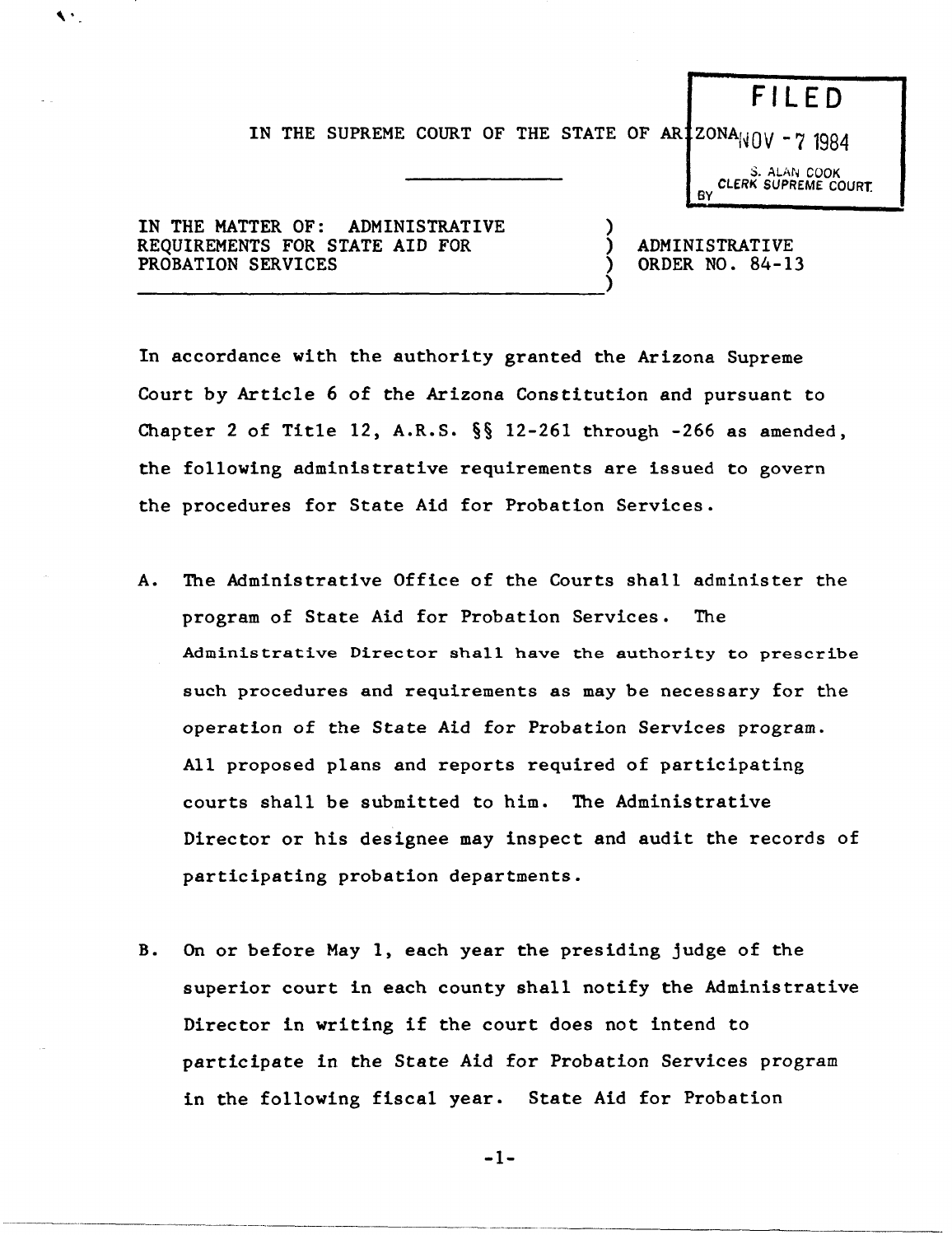Services plans shall be submitted to the Administrative Director by May 31 of each year, for the following fiscal year.

 $\cdot$  .

c. The presiding judge of the superior court in each county desiring to participate in the State Aid for Probation Services program, pursuant to A.R.S. §§ 12-261 through -266 as amended, shall submit to the Administrative Director one or more of the following plans:

For Program Funds in Which Adult and Juvenile Departments May Participate

- 1. A plan to improve, maintain, or expand juvenile probation services;
- 2. A plan to achieve or maintain the average adult probation case supervision requirement prescribed in A.R.S. § 12-251.

For Program Funds in Which Only Adult Departments May Participate

- 1. A plan to achieve or maintain the average adult probation case supervision requirement prescribed in A.R.S. § 12-251.
- D. A submitted plan must be accompanied by a resolution of the board of supervisors of the county approving the plan. Such resolution may authorize future modification of the plan

-2-

-------------------------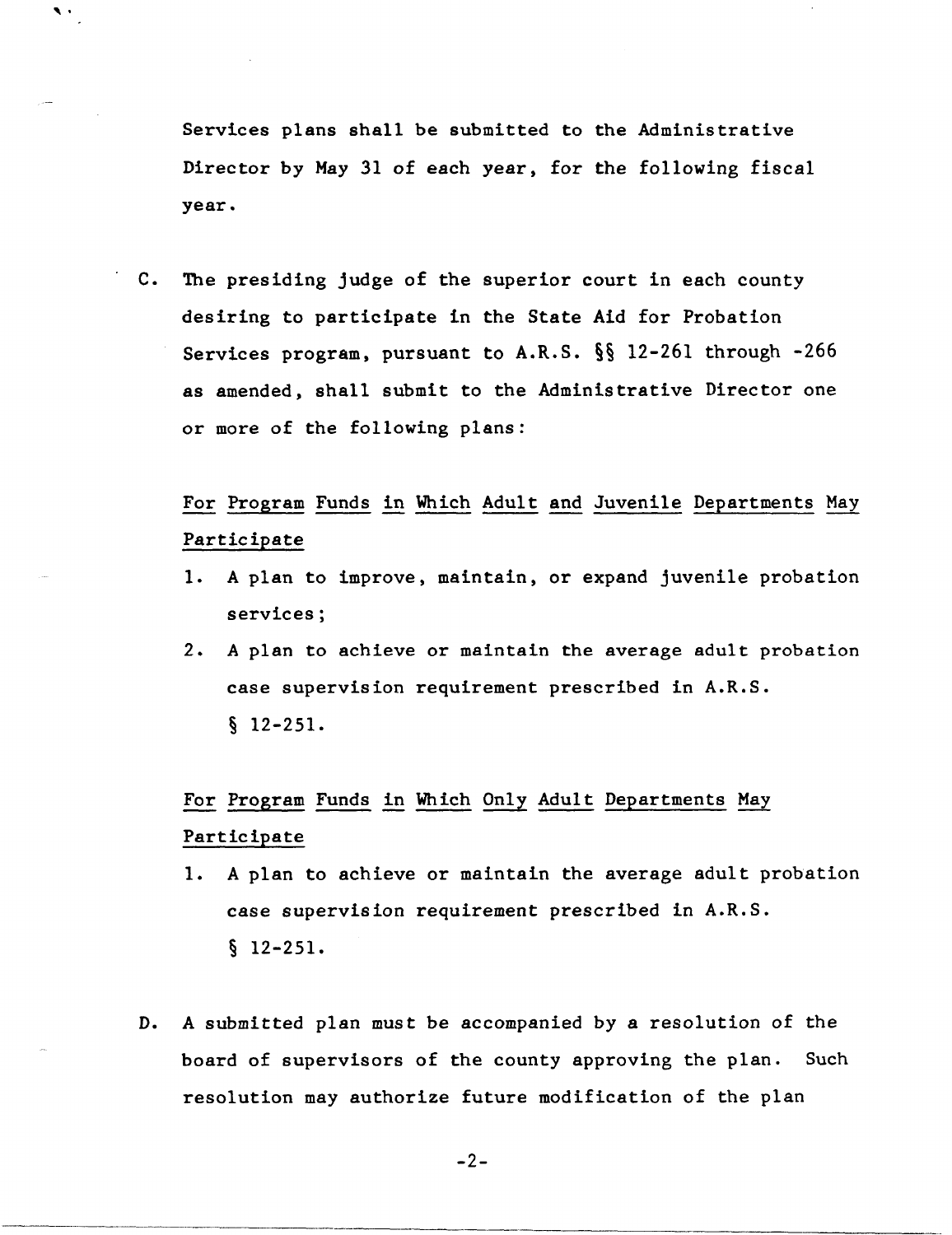subject to Supreme Court approval pursuant to these administrative requirements.

- E. All plans must be in conformity with the statutory requirements as set forth in A.R.S. §§ 12-261 through -266 as amended. In addition, each submitted plan must set forth the following:
	- 1. A statement that a minimum of 80 percent of the State Aid for Probation Services funds distributed by the Supreme Court pursuant to A.R.S. § 12-265 as amended, will be utilized for the payment of salaries and corresponding employee related benefits of probation officers supervising adults or juveniles on probation to the superior court who reside in the county.
	- 2. The number of probation officer positions supervising adults or juveniles on probation within the county whose salaries are paid by county funds and whose salaries are paid by probation services fee funds as of the date the plan is signed by the presiding superior court judge.
	- 3. The number of probation officer positions supervising adults or juveniles on probation within the county whose salaries will be paid with State Aid for Probation Services funds, including the following:

$$
-3-
$$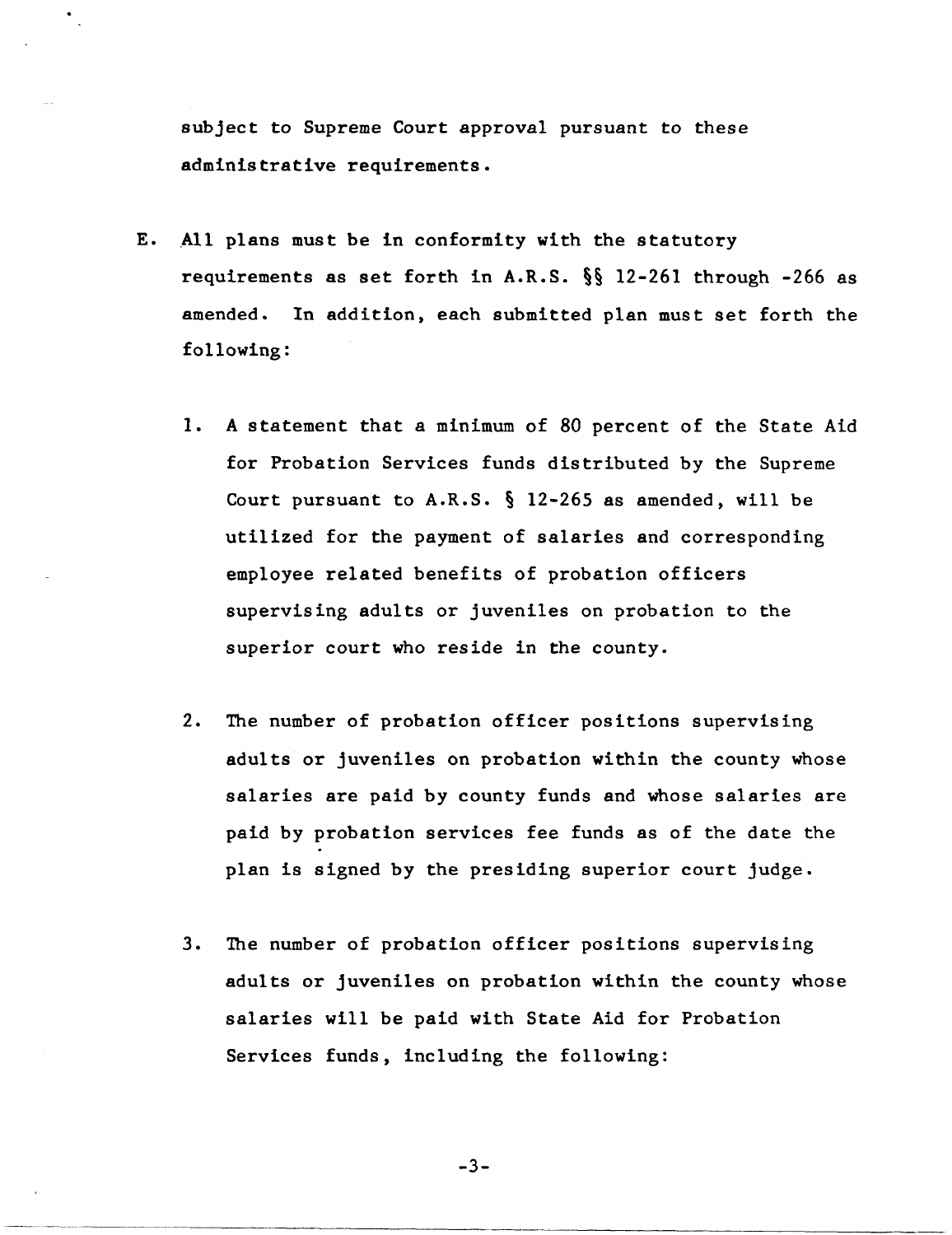- a) Each position's title;
- b) The total annual salary for each position;
- c) The amount of the salary to be paid from State Aid for Probation Services funds.
- 4. A description of how or for what any remaining State Aid for Probation Services funds, not used for the salaries of probation officers supervising probationers, will be utilized.
- 5. The budget necessary to implement the plan and the total amount of the current county appropriation for adult or juvenile probation services or both, if applicable. The amount of the county's appropriation and budget for the fiscal year corresponding to the State Aid for Probation Services plan and a listing of the probation officer positions budgeted for the adult and juvenile probation departments shall be submitted as soon as it is known, but no later than October I of each year.
- F. State Aid for Probation Services funds are to be utilized to supplement county funds provided for probation services. No state funds may be used to increase any salaries funded under current county probation programs.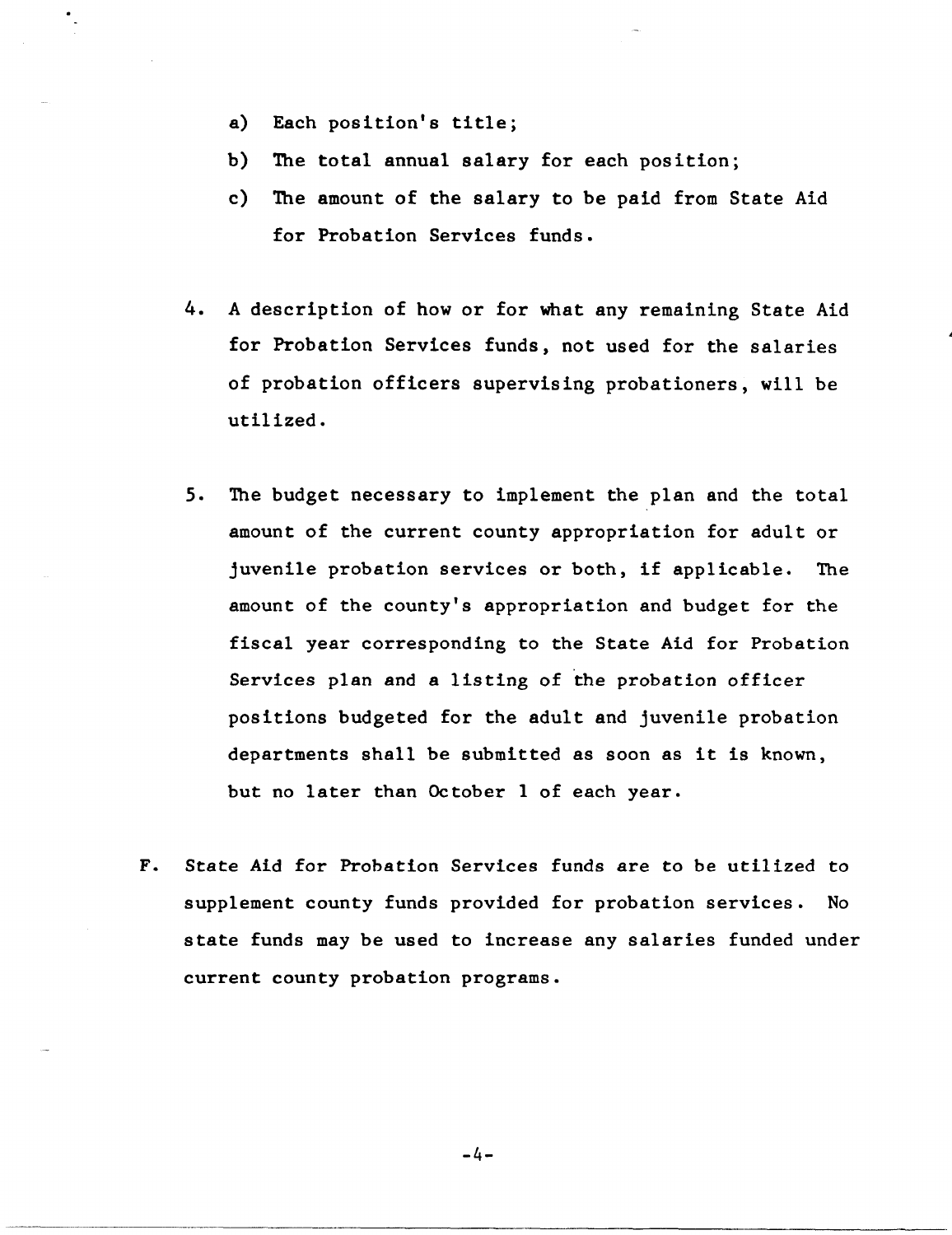- G. The allocation and distribution of funds, appropriated by the Legislature, to the participating superior courts for both adult and juvenile probation departments, shall be in accordance with A.R.S. § 12-265, as amended.
- H. The allocation and distribution of funds, appropriated by the Legislature, to the participating superior courts for the sole purpose of achieving or maintaining the average adult probation case supervision requirement prescribed in A.R.S. § 12-251 shall be in accordance with A.R.S. § 12-265, as amended, along with the following conditions:
	- 1. The Supreme Court shall allocate only one \$20,000 base amount to a participating superior court.
	- 2. Funds expressly appropriated by the Legislature for the sole purpose of achieving or maintaining the average adult probation case supervision requirement prescribed in A.R.S. § 12-251, will be restricted to that use.
	- 3. Regarding funds described in paragraph 2 above, the Supreme Court may give preference to the plans of those superior courts attempting to achieve the case supervision requirement prescribed in A.R.S. § 12-251.

-5-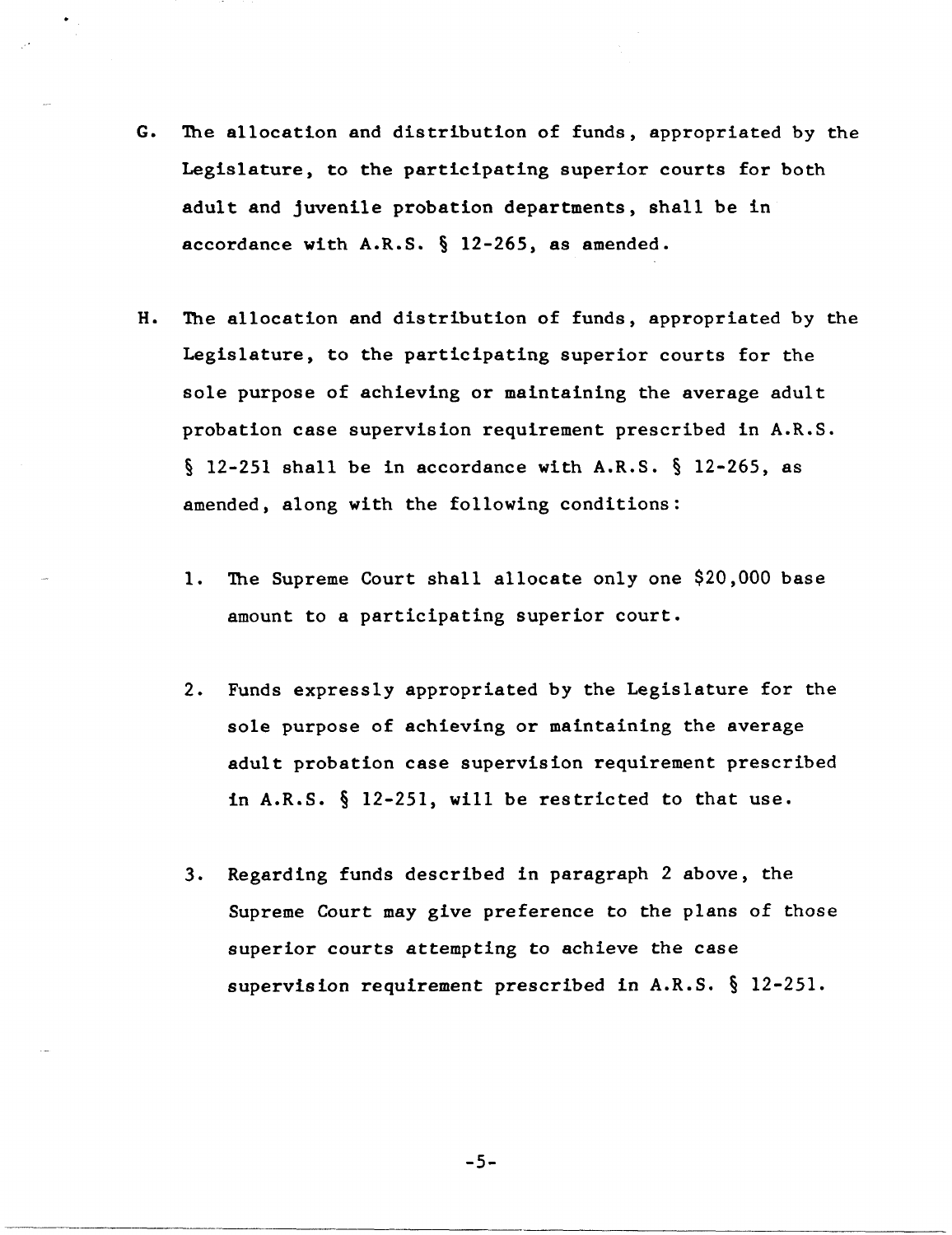- I. The Administrative Director, based on the monthly caseload statistical reports supplied to the Supreme Court by the superior court probation departments and such other information as may be available, shall advise the Supreme Court which probation departments are not in compliance with the supervision requirement prescribed in A.R.S. § 12-251 as of March 31 of each year.
- J. Upon the submission of a proposed plan by the presiding judge of a county, the Administrative Director will review the plan to determine whether it complies with the provisions of the statutes and these requirements.
	- 1. Any plan which is not in conformity with the statutes or the requirements shall be returned to the presiding judge of the submitting county by the Administrative Director with a written explanation explaining wherein the plan fails to comply either with the statutes or these requirements.
	- 2. The Administrative Director is authorized to approve the plans and modifications which are in conformity with the applicable laws and this order. Modification of approved plans shall be submitted in writing by the presiding judge of the superior court to the Administrative Office of the Courts, along with a notice that the board of supervisors has no objection to the proposed

-6-

--------------------------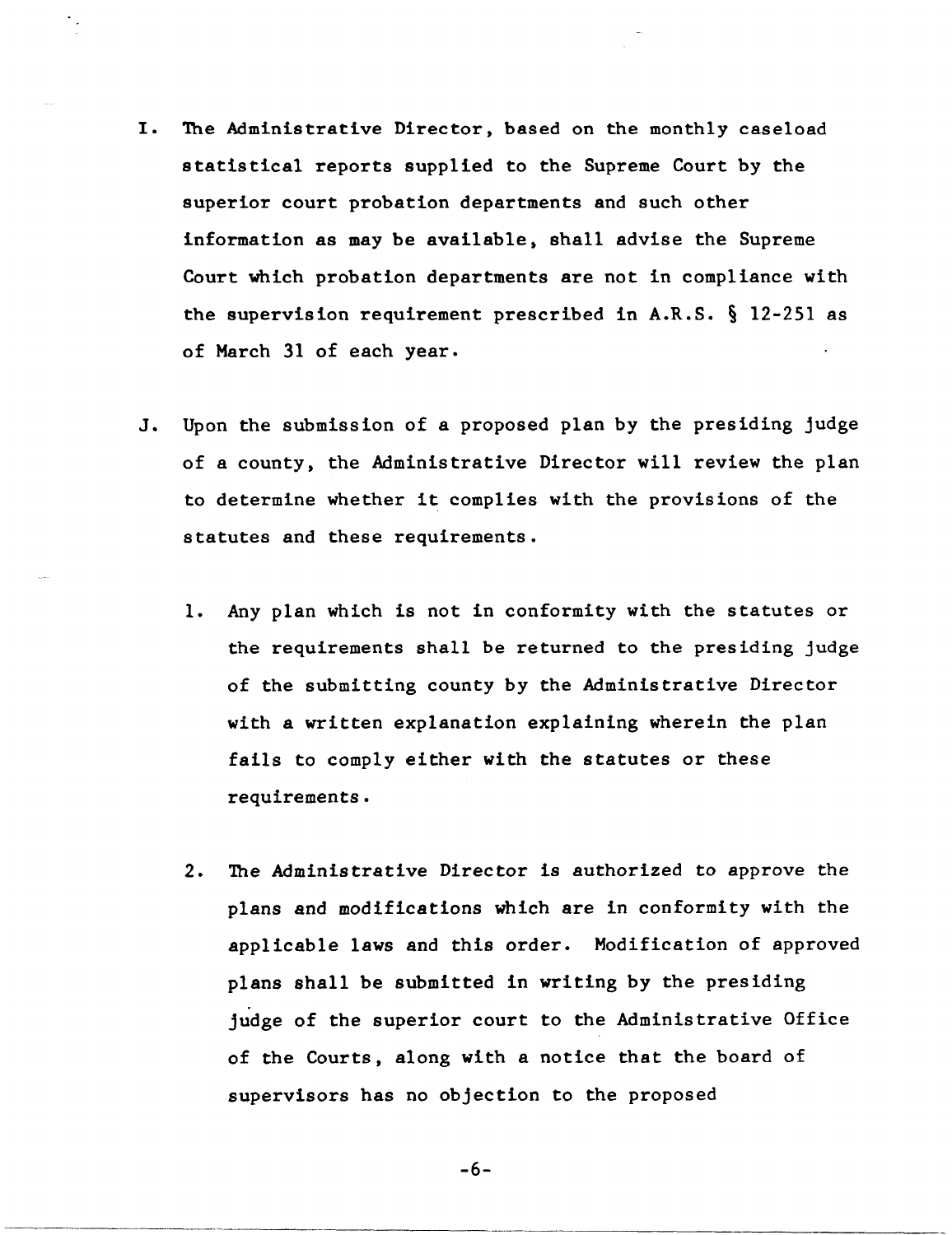modifications. The notice of board approval is not required if a statement authorizing modifications has been included in the board resolution on file with the approved plan. In the event that the Administrative Director determines not to approve a plan or plan modification submitted by the presiding judge of the county, he shall submit the plan to the Chief Justice of the Supreme Court for consideration and final determination.

- 3. In the event any plan is rejected by the Chief Justice, the reasons for such rejection shall be stated in writing and sent to the presiding judge of the county.
- 4. Upon approval of a plan, the Administrative Director is authorized to enter into a funding agreement with the submitting superior court and to make such payments to the court as is necessary to carry out the agreement.
- 5. Funds received pursuant to these requirements shall be deposited in a Special Revenue Fund established pursuant to the procedures provided in Section III.B of the Auditor General's Uniform Accounting Manual for Arizona Counties.

-7-